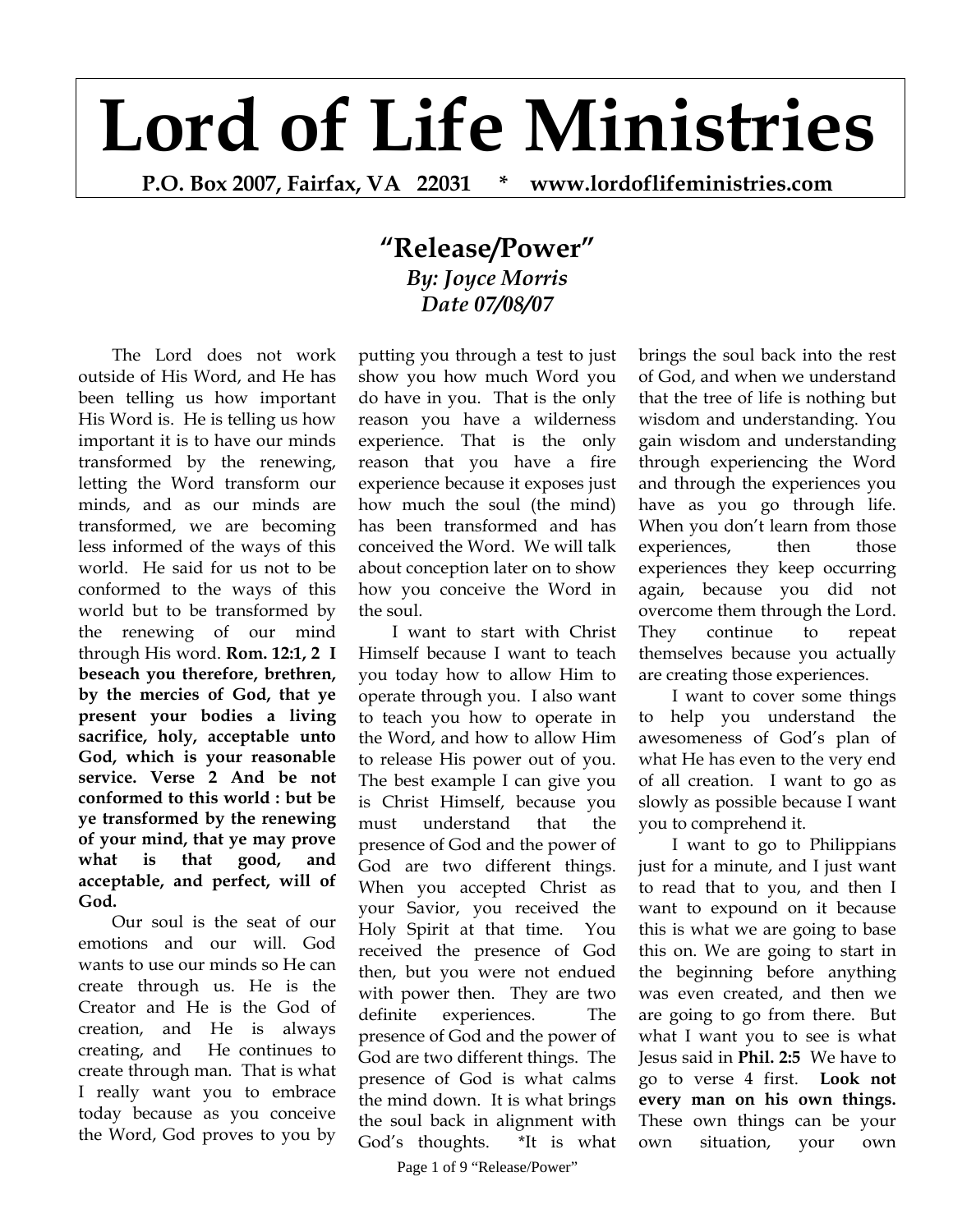problems, your own lack of needs, your own promises that you are waiting for, your own loved ones. But He is saying here **Look not every man on his own things, but every man also on the things of others.** There goes that word "things" again. Some of you will have to get the tape on "things" because this even stems off of the word things. **Verse 5 Let this mind be in you which was also in Christ Jesus.**  This is what we really, really want to expound on. **Let this mind be in you which was also in Christ Jesus.** That one little sentence can build a whole big, major message on it because we are going to talk about the mind of Christ. We are going to talk about the attitude of Christ. We are going to talk about how He really was able to receive the power without measure. You see, the Father loved Him so much that He gave Him His power without measure. He had the fullness of all that God was. The Bible says that as He is, so are we in this world. So I am going to show you why we lack and have not obtained what He is wanting us all to obtain. I want to show you what Christ had in the beginning.

We know that God is Spirit. We also know that the Father has a soul. It is in the scriptures. Interesting! **LET THIS MIND BE IN YOU WHICH WAS ALSO IN CHRIST JESUS. VERSE 6, WHO, BEING IN THE FORM OF GOD, THOUGHT IT NOT ROBBERY TO BE EQUAL WITH GOD.** I have got to stop there just for a second. When was Christ equal with God? God was the beginning, and so God created Him the first son. He is

the firstborn, and He is the one that God created before anything else was created. The world was not yet created, everything that you see outside of you was not created, only the One, number one, the Lamb that was slain before the foundation of the earth. God created Himself a Son that looked like Him and He was equal to God. He made Him equal because Jesus was spirit in the beginning with the Father. So He did not find it robbery to be equal with God because He was spirit at that time. Oh, I hope you hear what I am saying. So, here is Jesus, equal with God. So God creates a son, but then God tells the son to create all things. God is the source of everything. You see, what was in God is what came out of Him, and God created His first son who came out of Himself. So I began to really see that what is in you comes out. Basically, it is what is in us that keeps being created. In God, He is righteous and He is holy, and in Him, He is full of light. In Him, there is no darkness. So that is why when He said, "Let there be light" there could only be light because He is light.

 I hope you get as excited as I am getting because I am telling you, when we get through this, you are really going to see what needs to change in you and me. God said, "Okay, Son, I am a creator, so the Bible says in **Col. 1:15-22** that through Jesus Christ He created all things. He created the thrones, He created the principalities, He created the world, He created everything. He spoke it, and He created it. It came out of Himself because He came out of God. He was spirit,

so everything that came out of Christ was still coming out of God because it was all coming from the same source. So everything consists of Christ, and everything sums up in Christ. So everything was created by Him, and everything was created for Him. If everything was created by him and everything was created for Him, I can really understand why everything came out of him and everything is going through him and everything has to go back into him. How is that going to happen? Lord have mercy! **1Cor. 15:27,28** 

In the beginning in the Garden of Eden there was no death. There were no diseases, fear, doubt or pride. There was no ego because in the beginning everything was in harmony and in the beginning there was nothing but life and in the beginning was nothing but the kingdom of God, and God created man, and He began to create a people to be like Him, in His image and His likeness. So there were people in the kingdom of God that were in the likeness of God and in the image of God. He said to Adam, "As long as you eat of the tree of life, as long as you eat and feed off of my wisdom and feed off of my understanding, the only thing that is ever going to come out of you is nothing but a continuation of the kingdom of God. God has given you the resources because He has given you the kingdom of God. The kingdom of God is within, and everything that God created was a thought, but that thought had to be spoken. Basically you couldn't just stand there and be thinking. He said,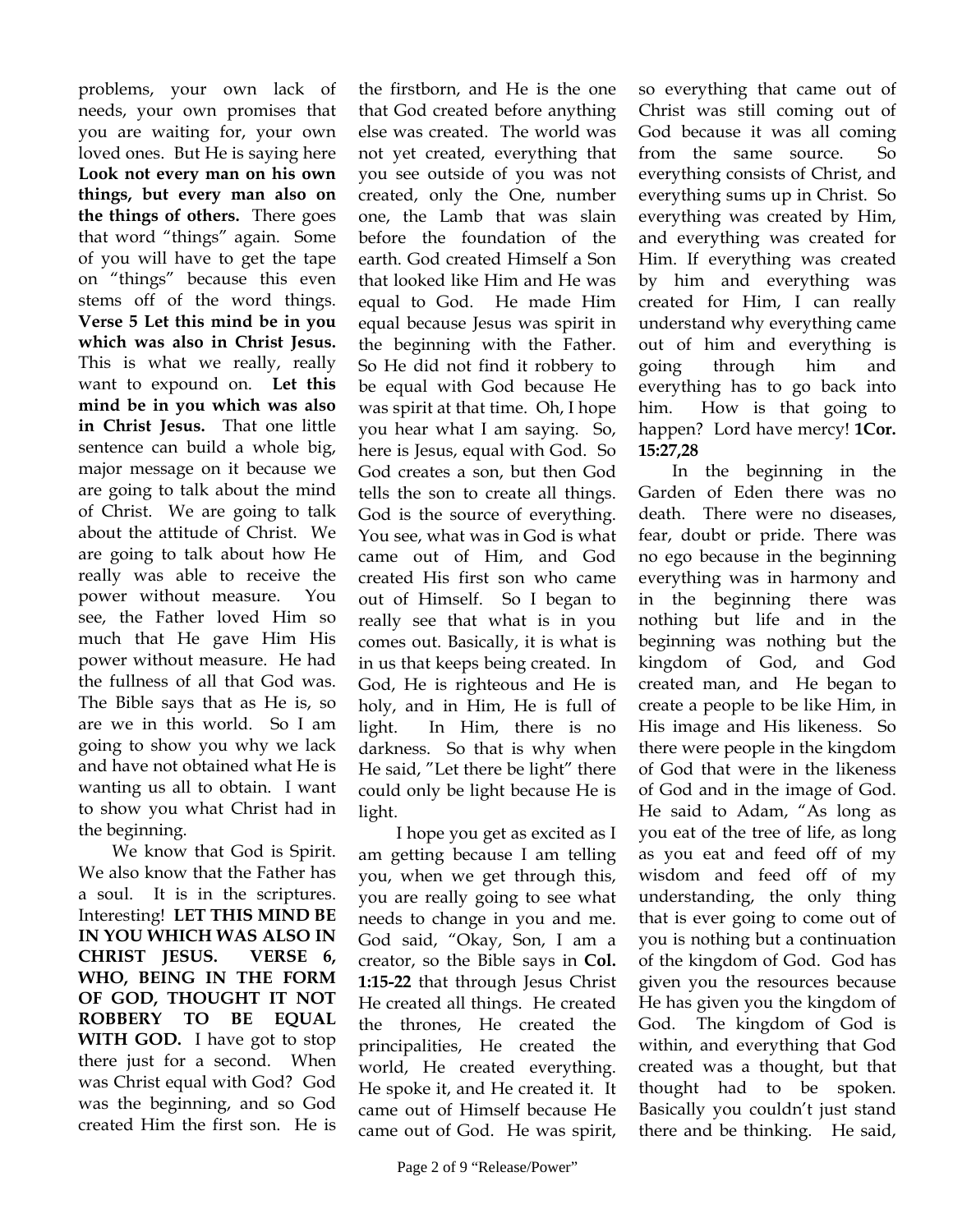"Let there be," and there was. So when He spoke it and it was a thing, it took time to take on form. Jesus was spirit with the Father in the beginning, and then He was creating everything, and He was equal with God. I want you to see what equal means— **HAVING THE SAME QUANTITY, MEASURE, VALUE AS ANOTHER.** That was before when He was spirit. This is where He was. That was the glory that He had with the Father. No wonder He wanted to go back. He wanted to go back to that glory, not the glory that He walked in on the earth, which was the glory of God, but He was going back to the glory that He had before. This is what God is doing. He is creating a people to be perfect like Him. If you look up that word perfect, it means "to fulfill God's ultimate." **To fulfill God's ultimate – that means that everything that was perfect in the beginning will eventually end up being perfect at the end because He is not going to let anything not be perfect.**  Because, you see, it is man that brought death in the world. It is the fall of Adam that brought all the diseases in the world. It is the fall of Adam that brought all the sickness in the world. It wasn't God. It was man rebelling against God's ways, man rebelling against God's word, man rebelling against God's commandments. When we rebel and we disobey, we are cutting ourselves off from the lifeline because God doesn't operate except through His word. Everybody is reading all worldly stuff and they won't read the Word. That is why everybody gets into error because they don't

understand God's ways and His Word. They don't get the balance. They are all searching when it is all right here in this love book right here.

 So being the same is identical to the value, having the same privileges, statuses or rights. That is what Jesus had in the beginning as spirit, as the Christ. He had all the same privileges as the Father. He was equal with the Father, and He performed as the Father. That's why in Colossians it says that He created all those things, and how much we can see the Father seeing that He created a son – no wonder fathers get excited when they have a boy and the son that looks like him. It says here – **"having the same privileges, statuses or rights being the same for all members of groups, gave every player an equal chance"** – I got this out of the dictionary, believe it or not – gave every player an equal chance to win" – He's given that to all of us. We are winners. We are not losers. We are all winners – okay? Having qualities such as strengths or abilities necessary for a task or situation, one that is equal to another. The bottom line is, Christ was equal to the Father, but He did something. I want to show you what He did. He gave up what He had. He gave it up. Back to **Philippians 2:6-7 Who, being in the form of God, thought it not robbery to be equal with God: But made himself of no reputation, and took upon him the form of a servant, and was made in the likeness of men.** What happened was, He was stripped of His glory from the beginning. He was willing to lower Himself down. If you want power, that's the only way you get it. You have to come down. He was Spirit, what did He do? He had to take on form. Why? **Because God wanted to show man His ways. God wanted to show man what He looked like. God wanted to show man how He behaved. God wanted to show man His attributes, His nature, His love, His compassion, His goodness. He wanted to reveal power to man, and He was going to do it through His firstborn, a beloved son.** Jesus was willing to be lowered down into this lower form because He was spirit, and then when He came into the womb of Mary, we know He was a holy thing. We are going to get into that later on. But that holy thing was a Word. It came out of the spirit of God from an angel. Notice that it was a holy thing, so every word that comes out of the mouth of God is a holy thing. That holy thing is very precious. If God gives you a word, the only way that that can be fulfilled is that you have that conception and you receive it. You have to believe it first, then you have to receive it. To receive it means to take it – it's yours, and then you have to conceive it after you receive it. Conception comes about when it gets in the heart, it gets in the mind. How you can know that you have conceived it, is that individual knows that what he is saying is true. No matter what the obstacles are, they know that what God has said to them is true. They have settled it within themselves. You have to learn to settle these things within your being when God says something, no matter what everything else goes on around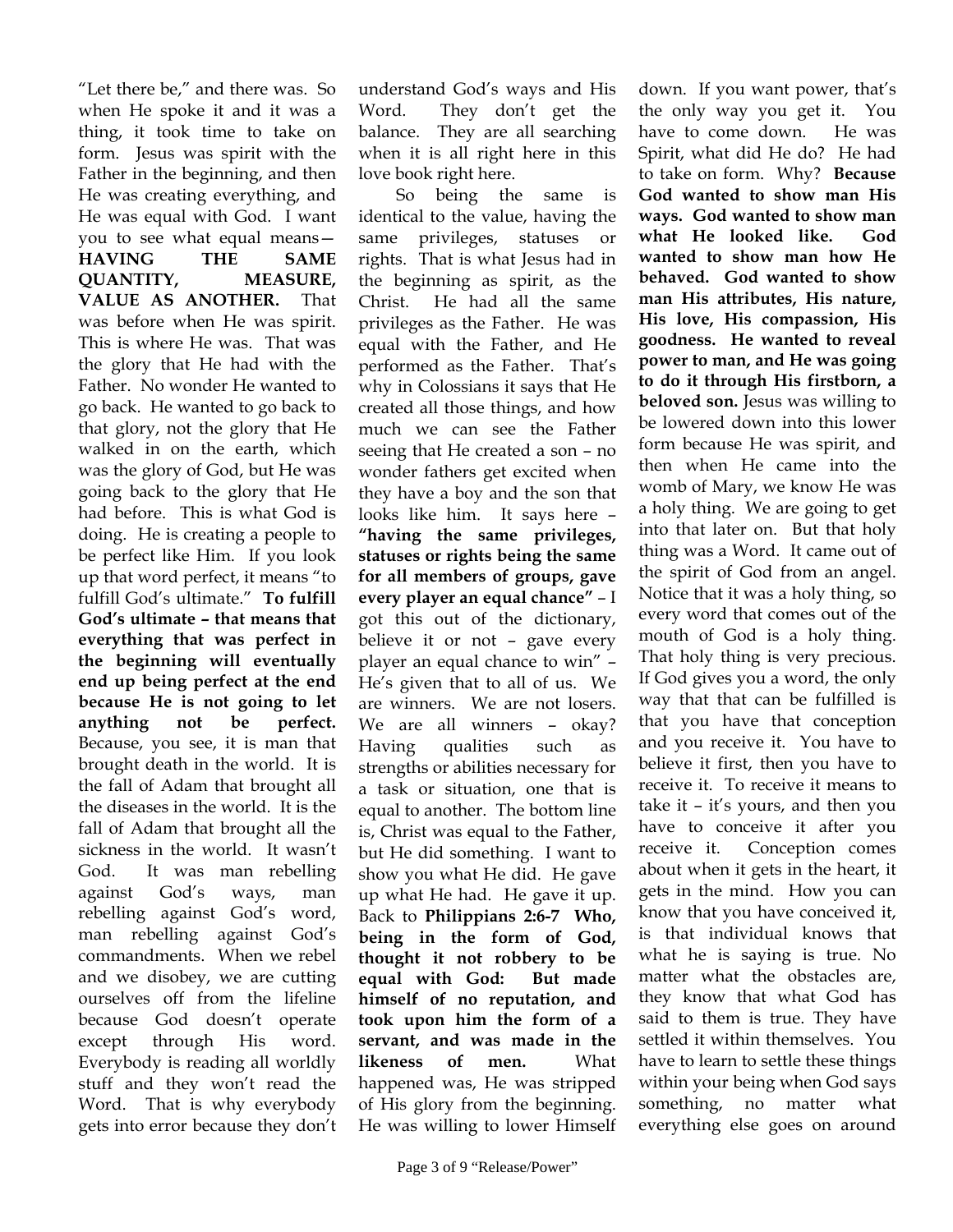you, you have to know that God said it, and you know that it is His word. But what happens for a while, is you experience doubt and unbelief. Doubt and unbelief cause you to draw back. I will get into that later on. Doubt and unbelief is wavering. One day you believe, the next day you don't. If you can understand, God is a supernatural God, and we are living in a supernatural realm. You see, we are *in* the world, but we are not *of* the world. Now, the world looks at the things which are seen, and God looks at the things which are not seen. Also, He says things even though they are not because, you see, God is faith. Nothing existed outside of Himself, but everything that He spoke came out of Him. That resource that was in Him, He spoke it, it was a thing and then it took on form. It took time, and then He said He saw. We talked about this before, but I am trying to lay a foundation here. I started thinking about this because I really saw what Jesus did. He lowered Himself. He lowered Himself, He came down, He was stripped of that glory. Adam also was stripped of that glory. He was spirit in the beginning when God created. The first corporate man that He created, they were in the same glory. He spoke to Adam, and He said, "Call all of these animals. Give them a name. Again, He is saying, "Be like Me. Create, create, create, create, create. You are My cocreators. Create, create, create, okay?" And so when he was giving all the names to all of these animals, I think he did a good job. A snail is definitely a snail. A snake is definitely a snake.

Creepiest thing you have ever seen. A deer, think about it. How he chose those names. How did he choose that? He was one with God. Every word that he was speaking was coming out of the Source that was within him, which was the kingdom. So he wasn't sowing just his own words. He was sowing what he was hearing, and what he was hearing he was saying.

Jesus understood this and this is why He had so much power. We have shared this with you before, He had so much power, and that is why He was a man of few words. He understood that He was only to say what He heard the Father tell Him to say. When He would say what the Father would say, it had power and effect to it, and that's what counts because everything that He heard from the Father, that that word could not fall to the ground. You see, the reason He was given the power without measure, was because His words came out of the spirit. It didn't come from the carnal mind. It didn't come from the emotions and the feelings. It didn't come from the sense realm, none whatsoever. He was always hearing from the voice of the Father. He was one with God, but He had to grow up into that like you and me because He lowered himself down into another form. Adam had to be lowered down into another form because God said, "In order for you to multiply and to replenish the earth, in order for you to replenish and share My kingdom with other people. Because there are other people out there who are in darkness in their own mind. They lack the truth of God

because they do not have God's truth, they don't understand the truth of My kingdom, and so, therefore, I am telling you, Adam, **guard your garden, (guard the mind) eat off of the tree of life and multiply, replenish the earth, replenish and multiply and fill the whole earth. Fill the whole earth with what?** The kingdom of God, the gospel of the good news. Fill the whole earth with what? Nothing but peace love and joy, compassion and tenderness and patience, to fill the whole earth with all of who God is.

 So what happened to Adam, pride set in. If you look at the scriptures, he said, "I will ascend. I will ascend and be like God." You see, the only way that you ascend, is to descend. What Christ did, He humbled Himself. He humbled Himself and became a servant unto God. He became a servant unto the Lord. He humbled Himself even to the cross. He humbled Himself to do the will of the Father. He said, "I came here to do the will of My Father." He had an understanding of why He was here. He was here to do God's will. He was willing to love the Father more than His mother and His dad. He was willing to love the Father more than His brothers and sisters. He was willing to love the Father more than His friends and the disciples. He was willing to love the Lord more than anything else because He knew He had a destiny. He wasn't focusing on Himself. That wasn't what He was here for.

 God gives you His power because that is the only way you can walk with Him. The Word, the Holy Spirit and the power of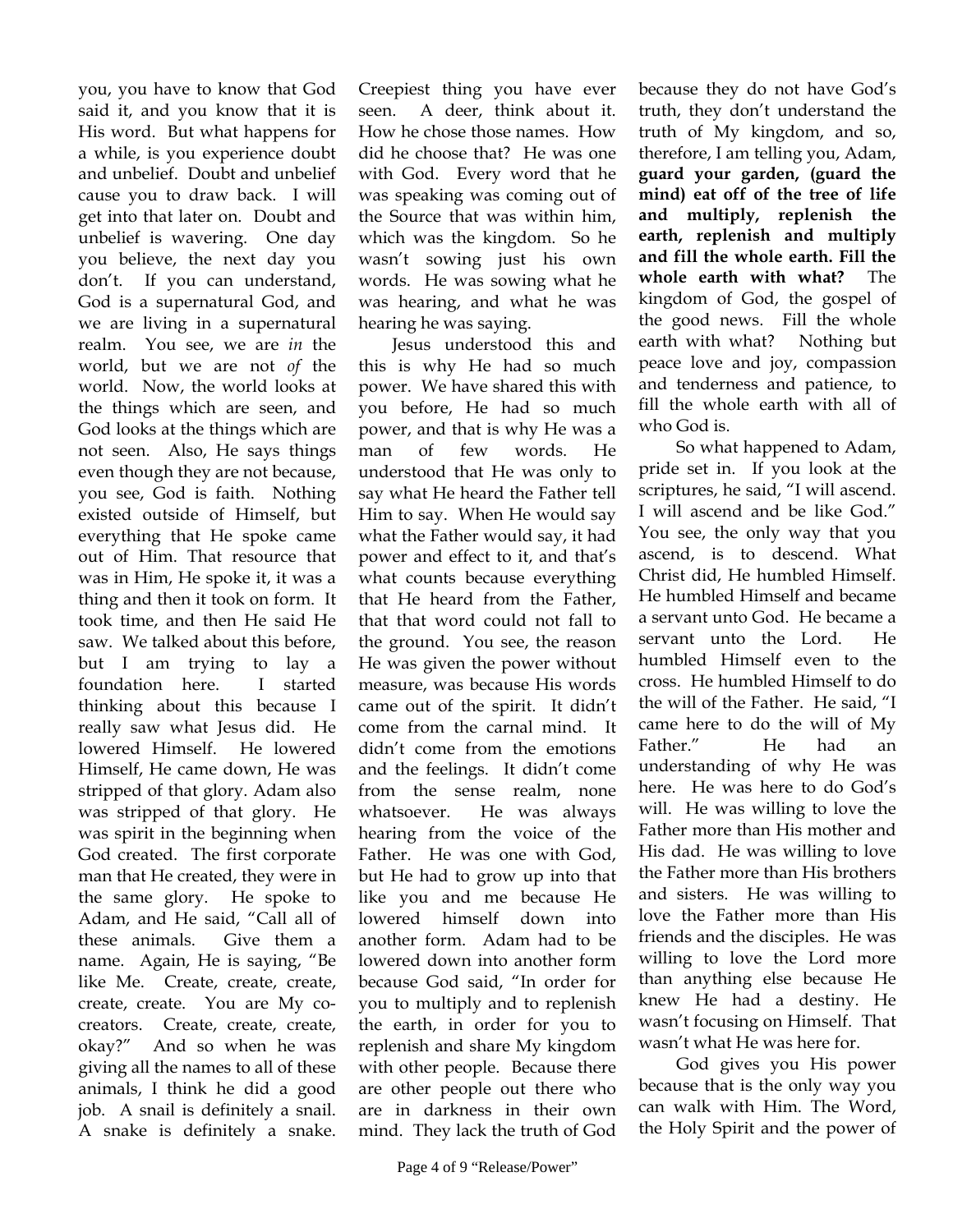God. Basically He gives it to you for others.

When I was ministering down at Lorton Prison, we would go down there, and they \_would sing all these songs, and they were all involved in their emotions and their feelings, screaming and shouting. If God spoke, you couldn't have heard Him. God taught me a long time ago, He said, "Take that little Autoharp and just start singing and My anointing will come upon it. The only thing that I require of you, Joyce, is to focus on Me and surrender to Me." If you want the power of God to come out of you and to be released out of you, there has to be a surrender of yourself to the Father. When you surrender to the Father, and praise Him, then His presence will touch others. They will catch on and they will start surrendering to the Lord, and the power begins to escalate in a group. You see, this is how the power of God operates.

 People can come in, and they can sense the presence of the Lord, but the presence of the Lord does not deliver the way the power does. The power of the Lord is what gets to the source. The power of the Lord is what breaks the yoke. The power of the Lord is the anointing. Through the praise and the worship, the anointing is there. It is ascending, and the power is coming out, and it starts coming out and escalating to minister to His people. That's why when we sit here and we sit quietly, what is He doing? He is setting the captives free. He is ministering to creation all over the world. That's why we say we have to become as one, we have to come

into a unity. Blessed are the brethren that are one and in unity. **Ps. 133:1,2 Behold, how good and how pleasant** *it is* **for brethren to dwell together in unity!** *It is* **like the precious ointment upon the head, that ran down upon the beard,** *even* **Aaron's beard: that went down to the skirts of his garments;** to minister to His people. When one person is sitting there and thinking about what they are going to cook for dinner when they go home, or one is thinking about a loved one that is there, or you are going to come here sometime and there are going to be thoughts, because of the experiences you had before you got here. We have learned to get rid of those thoughts before we get here, and then that is why we are really one and be in the Spirit. We are as one and getting our eyes turned on Jesus. When you turn your eyes on Him, the things of this world grow strangely dim. Your situations – you forget about them. Your problems – you forget about them. You are just surrendering. When you surrender with praise, there is a gush and even, sometimes you will be working on some strongholds or whatever. I have learned a long time ago not to focus on the strongholds but to focus on Him. The more I surrender myself to Him, boom, the power starts escalating and coming out of you. That's how you release the power. Not once do we see that Jesus Christ asked God to give Him power to heal people. He didn't have to ask for it. He knew how to release it. He knew how to let it flow out of Him. So there are different ways for the power to operate in you

and me, the power to escalate through praise and worship that will cause the presence of God to come in and cause people's minds to become still so that God can be who He is. Let God arise and the enemies be scattered and then the power of the Lord begins to move. The power of God escalates when you commune with Him inside, and it's all about surrendering.

 This is what Jesus did, Jesus took on another form. He was spirit. He created everything. Everything that came out of Him was the source that He tapped into with God Himself. Because He was one with the Father before the foundation of the earth. He came in the earth , He was in a different form (body). You see, He was still spirit. He was still God. God was in Him. Father was in Him. The spirit took on a form, the same form you've got, like you've been condensed into matter, but you are atoms. Every living thing in this world that you see, has atoms in it. Your car has atoms in it, the trees have atoms in them. Everything that you see outside of yourself, the flowers came out of God. I realize that we have seeds to keep replanting, but God is the one that started the whole thing. So God sent Jesus. He was brought here to destroy the works of the devil, to destroy the chaos and the mess from all that man did. That's why He realized that He needed a corporate man comprised of many sons because He did not want to do this all by himself. He knew that we could not come back into that glory that God wanted us to come into without His going to the cross, because He had to deal with that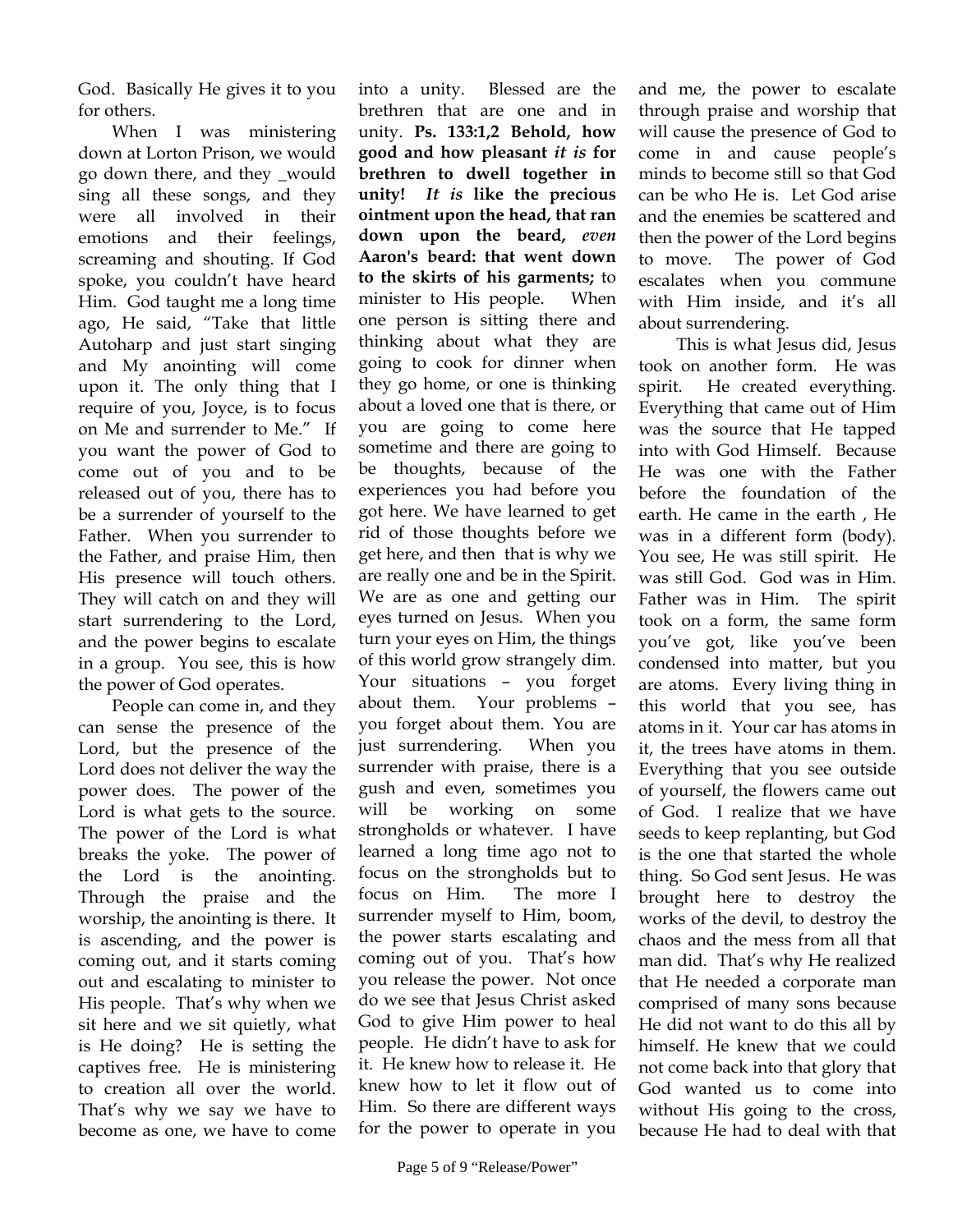fallen state that man had become, that carnal man, that carnal mind that man had become.

 When we are born into that carnal mind, we are born as a living soul. We have been taught everything from our father and our mother. We have been taught everything from people who are in the world. We have been taught everything through experiences, and the sorrows and the grieves that we have had from that lower state, until we are born again. God has to root out, tear down, and build up His nature in us. What He is doing, He is taking His words and rooting out our nature, and He is building up Himself in us with the Word and changing our way of thinking. The more you become the Word, then that is what you will speak, because what you say is what you get. I began to understand that you have the resources within, so if everything came out of God and He was the resource of everything and whatever came out of Him is what He said, that is a lot to think about. That is a whole lot to think about. That means that everything that comes out of me and every word that comes out of you is a thing that takes on form. **Remember, we were thinking that the negative words don't take on form. Yes, they do. They take on form.** Everything takes on form. Whatever you sow, you reap. If you sow to the spirit, you reap life. If you sow to corruption, which is the flesh and the carnal mind, you will reap corruption. **Gal. 6:7-8** 

This goes all the way back to the beginning, how everything started and how God is going to

clean up this mess to finally get some people to where they have this conception of His Word and as they conceive His Word through the process of growing up as He measures them into that perfect One New Man, we will have the fullness of God and operate in the fullness.

Anybody getting anything out of this? If you are not excited, I am! This is a powerful word as far as I am concerned. This is what is going to take us to that place.

Back to **Phil. 2-8. Being found in fashion as a man, he humbled himself, and became obedient 7 But made himself of no reputation, and took upon him the form of a servant, and was made in the likeness of men.** So you see two stages there, – spirit in the beginning, created everything in Colossians, you can read that for yourself, so everything was created by Him and everything was created for Him, and everything consists of Him and everything will be consumed into Him. Amazing. Even the negative words, when God is finished, He will consume them all. The world is in such a mess is because man was led into

this lower state and was ignorant and not knowing God's Word and not knowing God's commandments, and not knowing and doing what God says. The bottom line is respecting who He says and what He says is truth and that He is who He says He is and respect Him for who He is and what He is. Eventually God will bring everybody to the place that they will respect Him because the Word says every knee shall bow and every tongue shall confess

that Jesus Christ is Lord in heaven and in earth and underneath. It is going to take some years or thousands of years to come to that place. He knows what it takes to bring them in. He is a consuming fire. **Phil.2:10,11 Phi 2:10 That at the name of Jesus every knee should bow, of** *things* **in heaven, and**  *things* **in earth, and** *things* **under the earth; And** *that* **every tongue should confess that Jesus Christ** *is* **Lord, to the glory of God the Father.** 

 This gentleman was crying because he had run around on his wife, and he didn't want to do that. He was blaming everything on himself and his surroundings. His wife forgave him, but he couldn't understand why he was the way he was. He couldn't understand why he did what he did because he loved his wife. To make a long story short, somebody asked him, "Who was your teacher in life? Who taught you how to do those things? Who taught you how to disrespect a woman? Who taught you how to betray a woman? Who taught you how to live in disrespect and lack of self-respect and not love? He went back to his father. His father disrespected the mother, ran around on the mother, yelled at the mother all the time, abused her with words, so he had been taught many things rather than Christ. God wants to be the teacher and He wants to teach us the truth and that is why He said, I am the way and I am the truth and I am the life and as we allow Christ to teach us all we can reproduce out of us is nothing but His way, His truth, His life.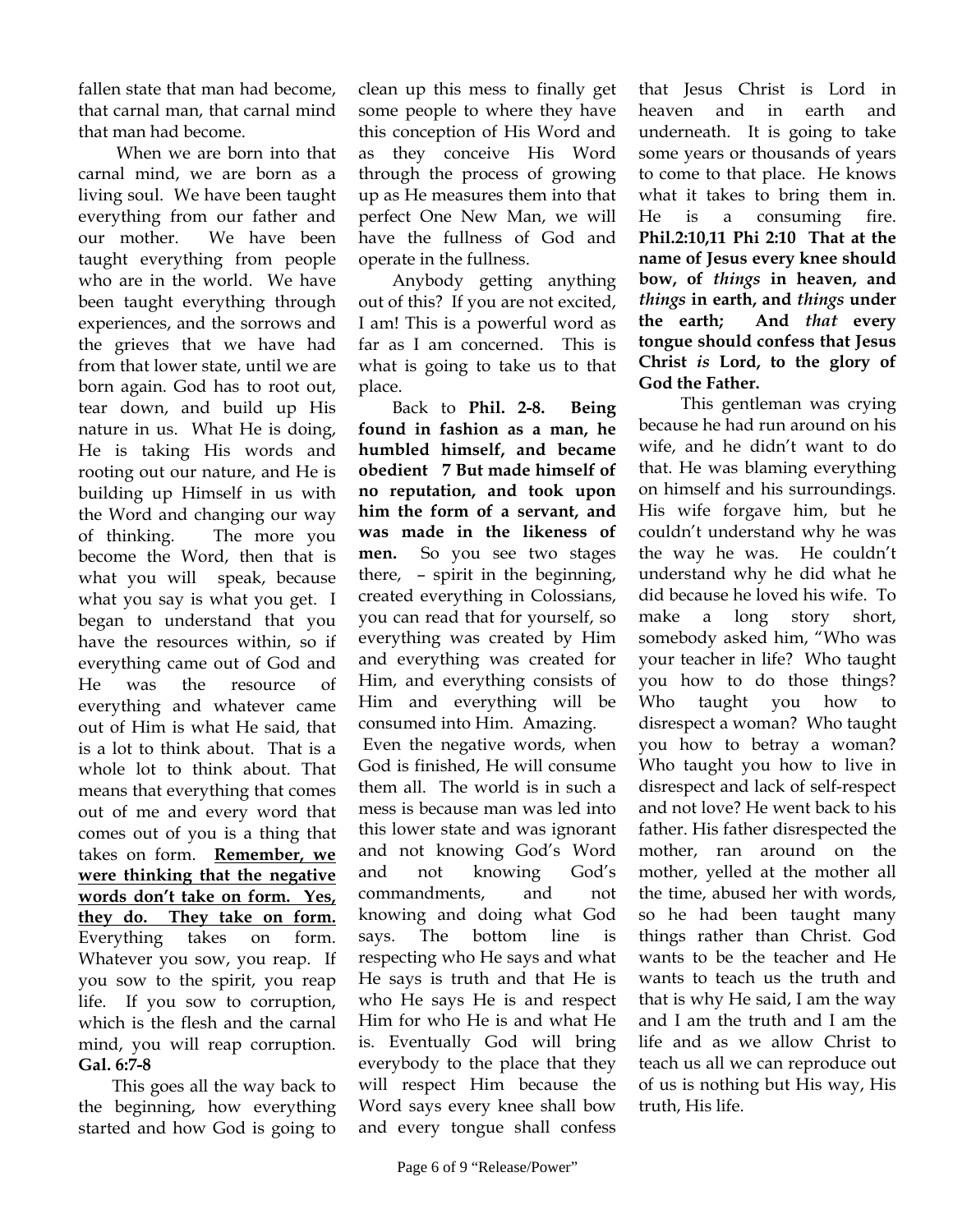Jesus knew the only way that He would obtain what He had with the Father in the beginning was that He had to lower Himself and take on a form and become like you and me because He could not identify with you and me unless He did. He couldn't have identified with your hurt. He couldn't have identified with your temptation. He couldn't identify with how you feel in your body without having a body. God is Spirit, you are spirit, so God needed to understand more what He created. That is something to think about. Man also needed to understand God through His Son, Jesus. God is spirit, but He created Adam in a form, in a body, but He created that body because He knew the time would come when He was going to live in that body. He knew one day that that was going to be his temple, that was going to be where He was going to reside. He was going to live inside of man, and there's not going to be a tent. He's going to live in a temple, and He's going to walk with you and talk with you, and you will be one with Him and let Him operate through you to multiply and create in the earth. You have to let the Lord undo all these silly ways we think and how we look at things, and we have to begin to understand the only thing that Jesus operated in was by faith, that everything that God created was by faith. God is faith. Have that same faith of God. God is faith. God used His patience as well. So, therefore, if you need one of the promises of God and God has given you all of His promises, the only way that you can receive it, is by faith. We

will get into that area in a little bit. So when you see the shapes, the form, instead of the word form in your dictionary. It is a shape, a structure or something has the strength distinguish the form. It was substance that came out of God—okay? It is the body outward appearance. So this body here is nothing but an outward appearance. It is a shell. The real and the genuine is in here, which is the soul, mainly the Christ inside. The outward appearance of a person, a figure. Everybody is looking on the outside. The essence of something as distinguished from its matter, the mode in which a thing exists or acts or manifests itself, a set order of words to give form. God created this form by His word. Now He is trying to keep this form (you) to use His word that comes out of the spirit to manifest whatever you need in life. It is the order of words to give form or shape, to become formed or shaped to a specified form or pattern, distinguished. Now He wants me to talk

about Moses for a minute. Moses revealed the power of God with a rod. In Exodus 10:1-4 don't know how many locust there were. They ate up the land and covered the earth. God formed the grasshoppers. Read Amos 7:1. Moses used the rod God gave him. He had the rod in his hand, but he cast it on the ground before Pharaoh and it became a serpent. I asked the Lord, "Why did the rod become a serpent and then swallowed up all the other serpents?" God reminded me that Jesus humbled himself and took on the form of a man. Through His death He must destroy him that had the

When Moses came out of Egypt, he saw the glory of the Lord, the glory of the Lord is the nature of God and the presence of God. The power of the Lord is the word of God, the word of God being demonstrated, God's word being demonstrated in your life and mine. Israel came out of Egypt and guess what? They did not have any water. Why does God cause you to get into situations where you get boxed in? We try to go out and we try to find every resource we can to get us out of that situation when all the time the resources are within you. They were murmuring and complaining. In Exodus, God told Moses to raise up the rod and smite the rock. The rock was Christ. Christ is the rock, and this water just gushed out and nourished the people. He listened to the instructions of the Lord. He listened to the word of God. He did specifically as God said. Then you go into Numbers chapter 20. They got in a situation again where they didn't have any water, and they were really angry at Moses and complaining at Moses. People always do blame the leaders or they blame somebody else because then they don't have to see what they are doing themselves. Moses got caught up with the anger. He got caught up with their emotions and their feelings. Again the Lord says, "Moses, take the rod." Sometimes we forget to take the word and the spirit and the authority and the rod in Christ, and God has to remind us. **Verse**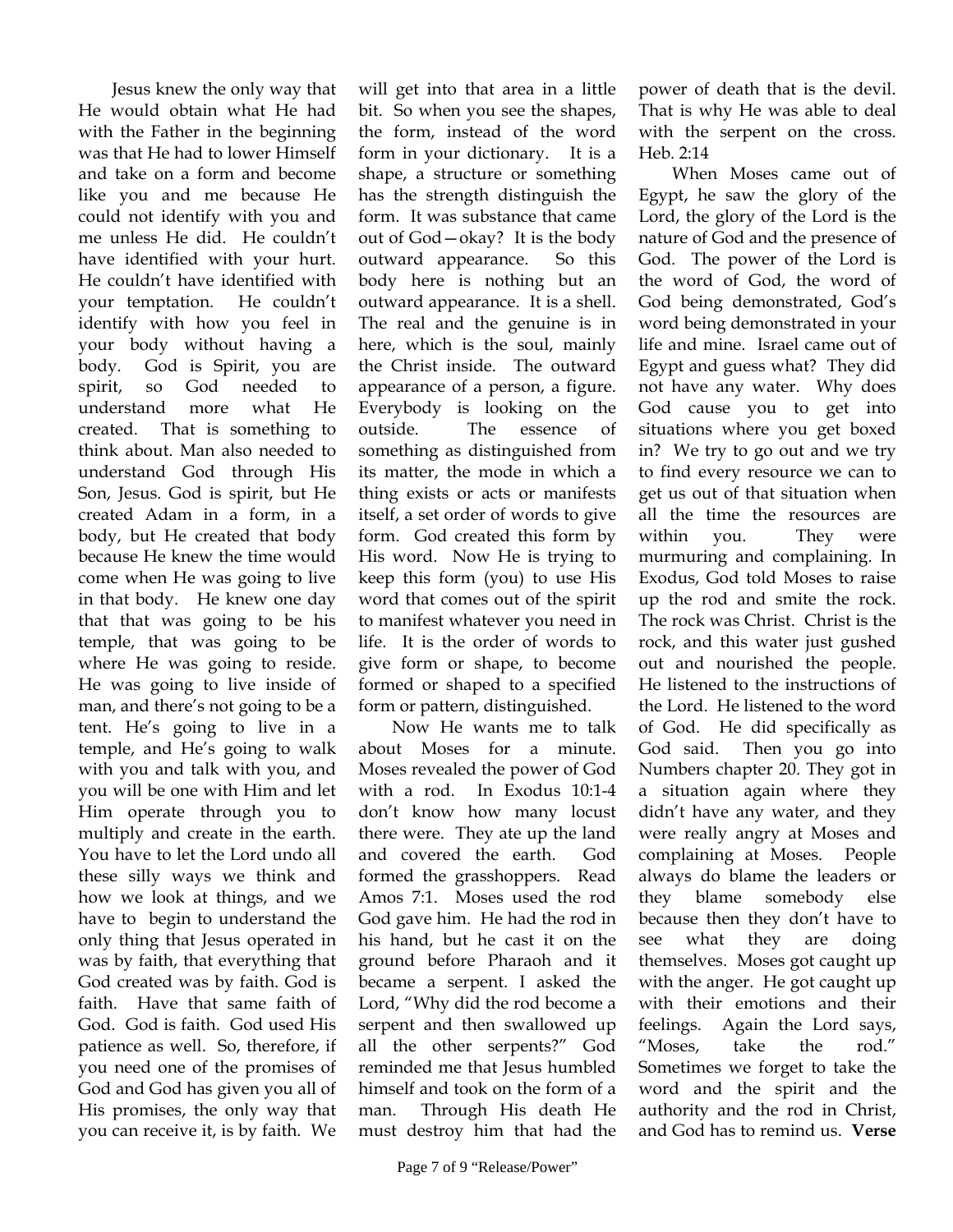**7 The Lord spoke unto Moses, saying, Take the rod, and gather thou the assembly together,**  (gather all the people together**.) thou, and Aaron thy brother,**  (Now, He said something different this time. He didn't say, "Smite the rock." He said, "Speak. Speak to the rock. Speak to the rock." **Speak ye unto the rock before their eyes; and it shall give forth his water.** It didn't say maybe, but or if or whatever. But it shall. Then it goes on and it says, **Thou shalt bring forth to them water out of the rock: so thou shalt give the congregation and their beasts drink. Verse 9-10 And Moses took the rod from before the Lord, as he commanded him. And Moses and Aaron gathered the congregation together before the rock, and he said unto them, Hear now, ye rebels;** 

 He is totally in another state of mind. Now, he heard what God said, but he didn't do what God said. He did it in his own strength, in a lesser power. There are so many people today who are looking for this and looking for that a lot of times they cannot understand that what they were looking for is temporary, and it really didn't fix the problem. **Verse 10 And Moses and Aaron gathered the congregation together before the rock, and he said unto them, Hear now, ye rebels; must ye fetch you water out of this rock?**  He is angry. **Verse 11, And Moses lifted up his hand, and with his rod he smote the rock twice** He didn't speak, he hit it and he smote it twice. Now, what gets me is, it wasn't for Moses but it was for the people, you see, because the rod that Moses had was for the people,

and sometimes when you are a leader, you have to be careful. You can't get into everybody's emotions and feelings. You can't get into their anger. You have to learn how to stay in peace. You have to learn how to go with that flow of life in Christ. Moses did not speak to the rock, but he hit it twice. **Moses lifted up his hand, and with his rod he smote the rock twice; and the water came out abundantly, and the congregation drank. Verse 12 And the Lord spake unto Moses and Aaron, Because ye believed me not** (You didn't believe me, Moses, and that's why you hit the rock twice. You got so caught up in their unbelief. That's the truth. I feel sorry for Moses. Look how many people he had there. How many? What – three million? And they were all mad at him, they were all angry at him and blaming him, and they were all in unbelief and they were all murmuring and complaining, and so those thoughts took over his mind. God said because you have done that, you can not enter into the promised land. So that's why we can't get caught up in everybody else's fears and everybody else's doubts and everybody else's unbelief that is in this world. We have got to start getting caught up in the Word and let that conception take place where we become it.

I had a dream one time, and I will never forget it. I dreamed of a warehouse, and it was huge. It had every kind of gift that you could think of in that warehouse. Now the waters gushed out of that rock abundantly. Jesus said I have come that you might have life and life more abundantly. That is His desire. This

warehouse was in heaven, and God said, "Joyce, I have so many blessings stored up for My people. They are stored up, but they are in heavenly places. They are in the supernatural realm until they learn how to tap into it and how to get it and how to receive it and how not to let it go until it manifests in the natural. Isn't God good? He has everything. He owns everything. The reason people are lacking is because they lack the understanding, the wisdom, the knowledge, and the ways of God. Plus, I found out if you want healings? A lot of people lose their healing because they don't walk in love. A lot of people don't gain their healing because they haven't come into that place of walking in love all the time, and there are not any of us here that still walk in love all the time. So there is just a lot into this, but what I got excited about was seeing Christ Himself, and He was the resource of everything because God was in Him and He knew how to tap into the source that was in him and what was in Him came out of Him and it hit everybody else. It just flowed. He didn't work at it. He just was what He became, which is the Word. There was a lot we didn't cover, a whole lot. I really want to share even more on how you can really get this thing operating and more effective in your life.

The Lord showed me this morning how simple this is. It is so simple and not complicated. We have made it complicated by trying to work for it.

We hope and pray that you can get into the simplicity of it all and apply it to your life to start walking this out to the Glory of